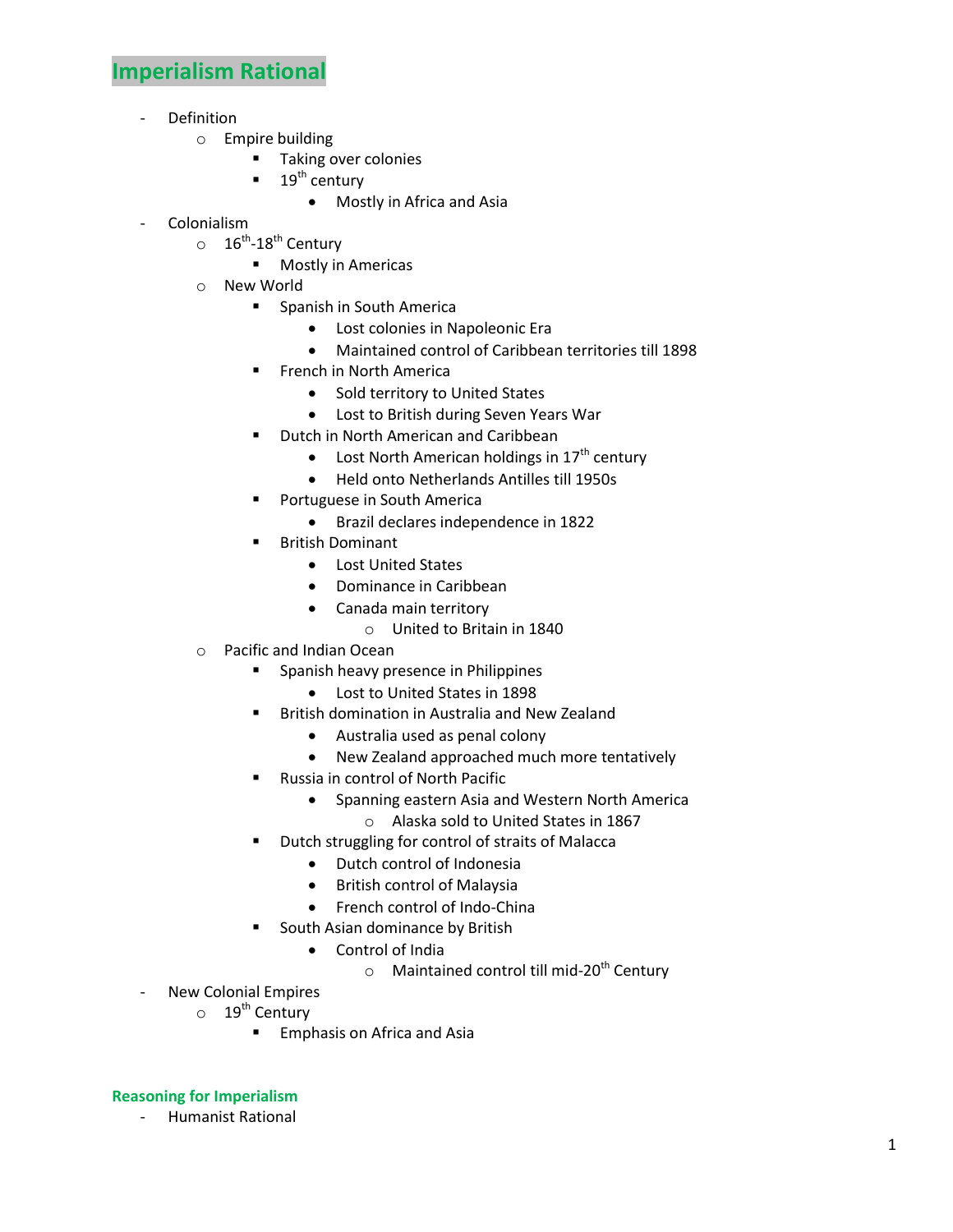- o Spread "Civilization"
	- Missionary activity
		- Conversion to "superior" religion
	- Medical improvements
	- **Protect natives from abuse**
	- **Education**
	- Build up infrastructure
	- "**White Man's Burden**"
		- Rudyard Kipling
- o Faults
	- Brutal labor practices
	- Sale of harmful objects to natives
		- Drugs, alcohol, weapons
	- Destruction of native culture
		- Language and religion mostly
	- Europeans mostly separate from natives
		- No permanent settlement
			- o Exception South Africa
- Economic Rational
	- o Markets, resource and investment
		- Europe coming out of a long term depression
			- $1873-1890s$
	- o Resources
		- Rubber, coffee, palm oil, sugar, cocoa, tea, peanuts
	- o Faults
		- **Still traded with United States**
		- **Africa got few of economic benefits** 
			- Britain sent more goods to Belgium in 1890s than they did to all of Africa
		- Costs higher than benefits
			- More expensive to establish, administer, and police than money made from imperialism
- Political Rational
	- o Aggressive nationalism
		- National glory/prestige
		- Military supremacy
			- Maintain balance of power
		- **Jingoism**
			- Willing to go to war to secure foreign policy
			- Take land to prevent rivals from getting it
	- o Romantic adventure
		- **Game of the rich and powerful**
	- o Excessive populations
		- **Principles of Malthus** 
			- Very few colonies settled
	- o Scientific Exploration
		- Conquest of exploration
			- David Livingstone and the source of the Nile
			- Race for the Poles



THE WHITE (!) MAN'S BURDEN.